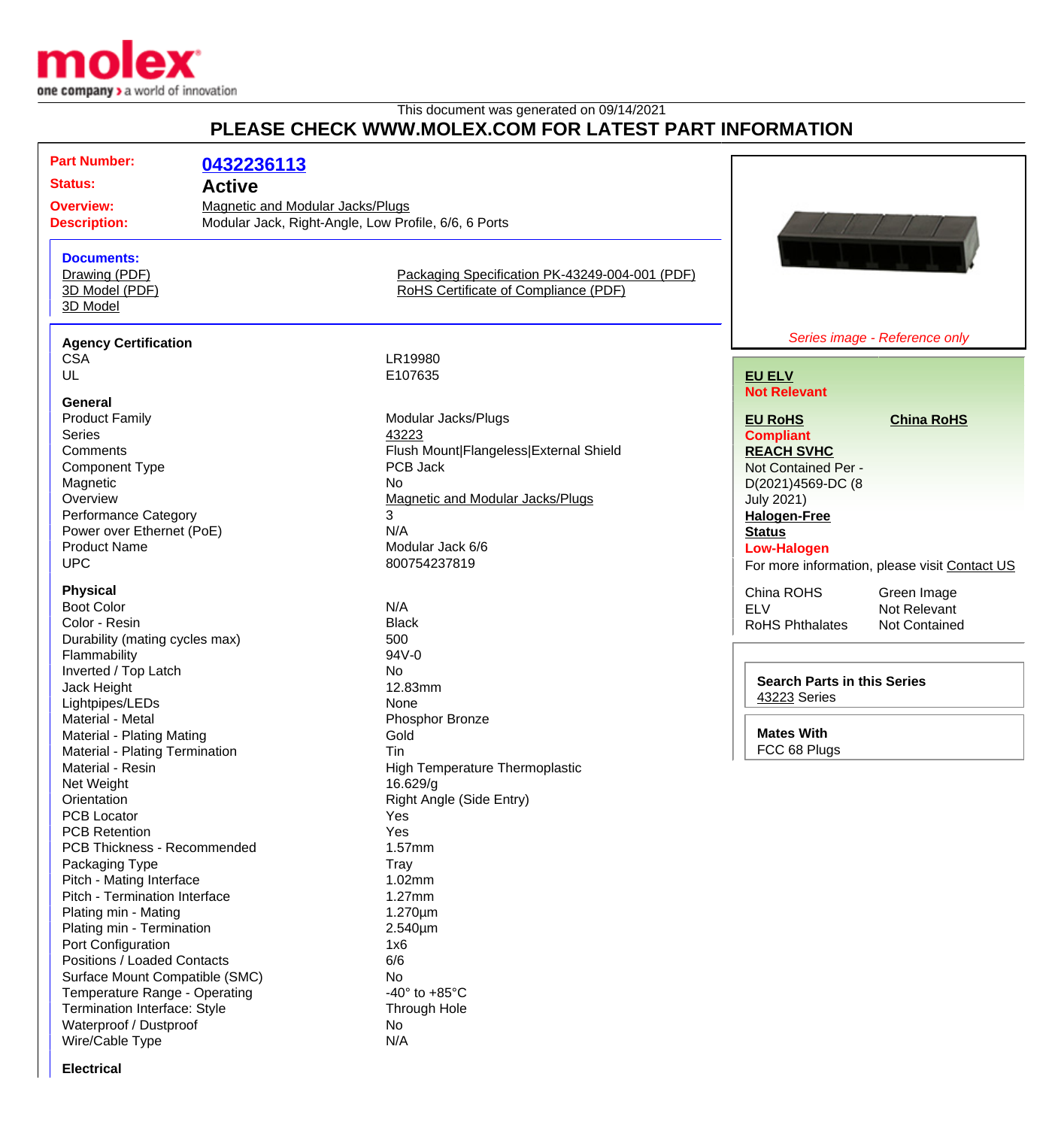| Current - Maximum per Contact<br>Shielded<br>Voltage - Maximum                                                                                                                       | 1.5A<br>No.<br>150V AC (RMS)      |
|--------------------------------------------------------------------------------------------------------------------------------------------------------------------------------------|-----------------------------------|
| <b>Solder Process Data</b><br>Duration at Max. Process Temperature (seconds)<br>Lead-freeProcess Capability<br>Max. Cycles at Max. Process Temperature<br>Process Temperature max. C | 003<br><b>WAVE</b><br>003<br>260  |
| <b>Material Info</b><br><b>Engineering Number</b>                                                                                                                                    | A432236113                        |
| <b>Reference - Drawing Numbers</b><br>Packaging Specification<br><b>Sales Drawing</b>                                                                                                | PK-43249-004-001<br>SDA-43223-001 |

## This document was generated on 09/14/2021 **PLEASE CHECK WWW.MOLEX.COM FOR LATEST PART INFORMATION**